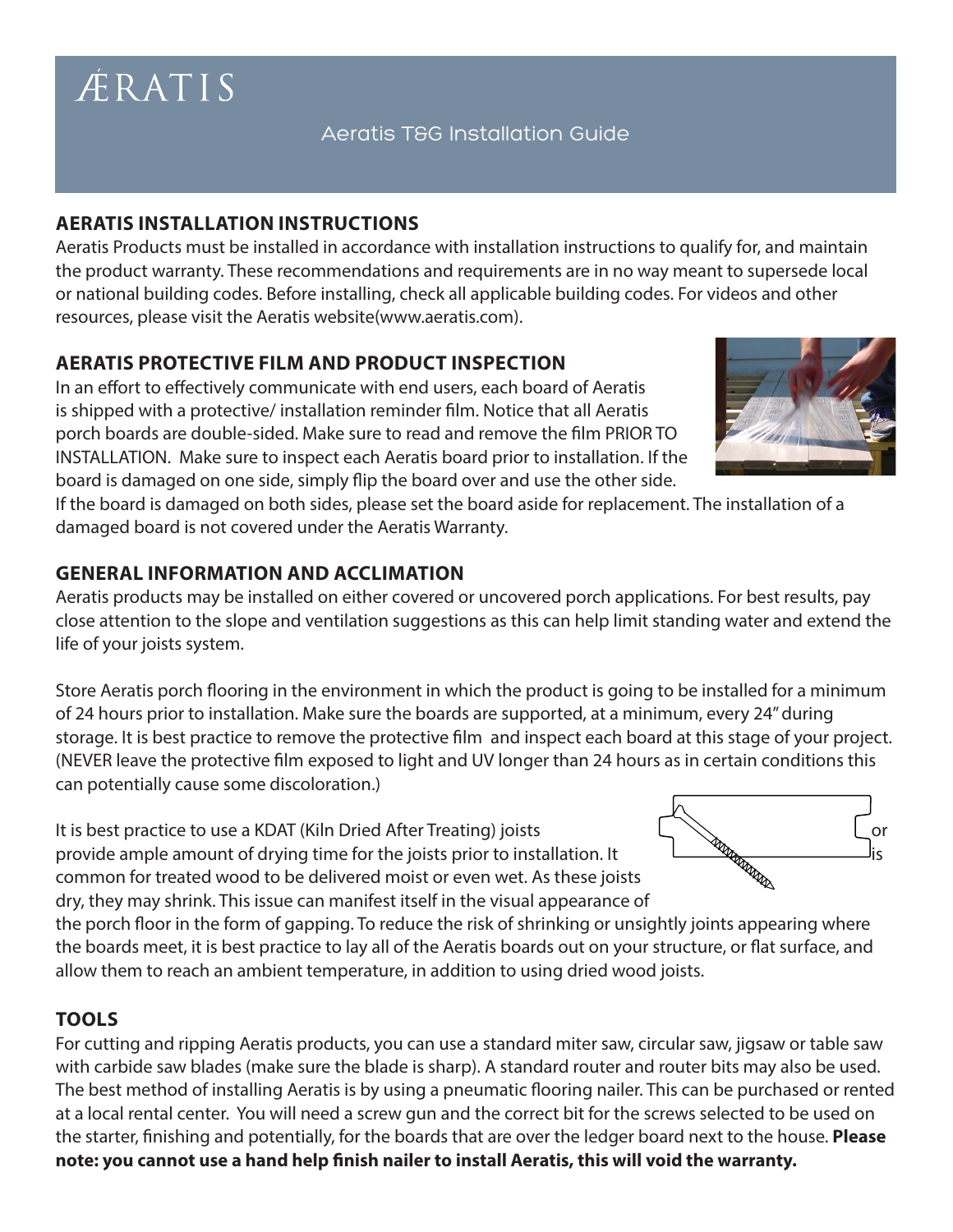Aeratis T&G Installation Guide

#### **FASTENERS**

While no specific brand of fastener is **required**, we recommend stainless-steel as the best-practice choice in all installations. Also, when it comes to the size screw, we recommend the #7 over the #8. This provides a greater margin of error for the installer. However, we do recommend the use of a pneumatic nailer over the screws. The pneumatic nail guns are more consistent and help create a much better installation than screws. This is because of the variation of agle that can come with human error when using screws to install.

- GRK #7 or #8 x 2" stainless-steel trim-head screws (Pheinox<sup>TM</sup> RT Composite<sup>TM</sup>) or the GRK #7 or #8 x 2" Climatek coated Trim™ Head (uses T-10 starhead bit)  $\langle 1 | 1 / 2 \rangle$
- Simpson Strong Tie type 305 Stainless-steel (Trimhead Decking Screw 305 or 316 #6, 7, or 8).
- Pneumatic flooring nailer with T or L barbed cleat nails (best practice to use a construction adhesive if you are using a pneumatic nailer) 2" stainless-steel is best practice.
- **Pneumatic flooring stapler with 2" 15 or 18-gauge 1/2" crown stainless-steel flooring staples with construction adhesive is the #1 recommended fastening method to install Aeratis T&G products.**
- Finish nails installed by hand or by hand nailer **CANNOT** be used when installing Aeratis porch boards. This will void the warranty.

Please note, you cannot use a hand-held pneumatic stapler, framing gun or finish nailer. Aeratis is too dense and the nails may not penetrate the material, nor does it have the holding power needed for exterior flooring. Also, FINISH NAILS are **not acceptable** fastener and the use of finish nails will void the warranty.

#### **PREPARATION**

Aeratis recommends leaving a 1/4" gap where the product meets any wall, column, or vertical surface. Leaving this gap will allow spacing for the porch/home to settle or move with the changing of temperature and weather. When Aeratis porch flooring is fastened to a wood joists it should be installed in a wellventilated application creating continuous airflow around the joists. FAILURE TO DO SO CAN ACCELERATE THE DECAY OF YOUR WOOD Joists. If your installation is a waterproof install, make sure you completely seal up any gaps where your Aeratis boards meet structures using a clear 100% silicone product.

Aeratis porch flooring must be properly supported with structural blocking and framing under columns or structural supports to prevent sagging and possible structural failure over time. Also, make sure all joists are flush with one another and are continuously sloped away from the main structure. If one joists is higher or lower than the others, it may be reflected in the porch surface. Please note: most joists can crown after installation. Many of these joists can crown 1/8 of an inch. If he proper slope is not observed, it can result in a level surface with ponding water.

Install Aeratis porch flooring on joists no greater than 16" on center (10" on center for stair applications). it is highly recommended to install Aeratis perpendicular to the main structure. This will help promote water runoff away from the structure and reduce ponding or puddling. If you are looking to make your installation waterproof, you are **required** to run the Aeratis boards perpendicular to the structure (Boards should not be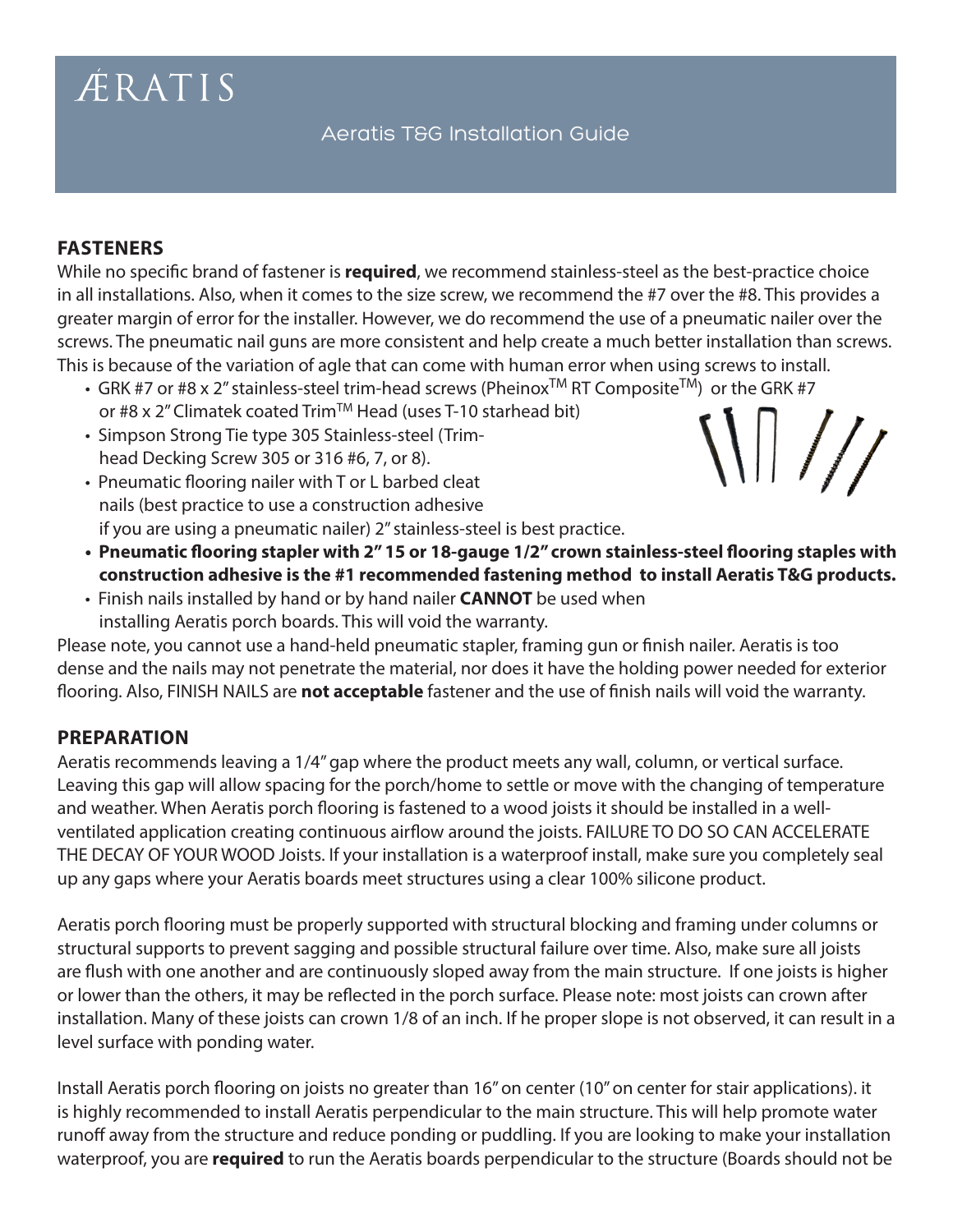## Aeratis T&G Installation Guide

installed parallel to the structure on a waterproof installation). It is best practice to slope Aeratis 1/4" per foot away from the structure to maintain continuous drainage away from the main structure.

## **INSTALLATION**

Square your first board to the house and fasten into place (you may want to consider ripping the groove off of this first board if it is going to be exposed). If

you are using screws to fasten Aeratis to the joists, insert the screw just above the tongue at a 45º angle or less and counter sink the screw a minimum of 1/16" into the material. NOTE: If the tongue cracks, you are

putting too much pressure on the tongue and you should reduce the angle of your screw. Take the next Aeratis plank, line up the groove to the tongue and slide it into place. Make sure the boards are completely snug together and the bottom surface is flush with the joists and then fasten it to the joists. Also, your fastener must be completely counter sunk into the material. The tongue and groove must be completely clear of all debris for each

board to go together completely. It is best practice to leave an overhang between 2" to 2-1/2" beyond the rim joists.

## **CORNER APPLICATIONS**

It is recommended that you run one or two Aeratis boards from the corner of the house off the edge of the porch, then butt all other boards to the angled board. it is best to secure this board at an angle every 12 inches on both sides of the board. Securing just one side of the "breaker board" is not acceptable. Additional framing may be needed in wrap-around applications.

#### **TRIM**

Attach the desired Aeratis trim pieces using Aeratis approved PVC GLUE and a trim head screw every two feet. It is always best practice to allow your trim pieces and Universal Porch Plank (UPP), if used, to be in direct sunlight, uncovered and un-stacked and in direct sun for 24 to 48 hours prior to cutting and installing. Trim pieces should be installed with 2" #7 trim head screws and PVC glue. Make sure NOT to get any glue on the surface of the trim boards. Aeratis trim pieces should not be installed using a trim nail or finish nail.

## **MITER JOINTS AND BUTT JOINTS**

Secure miter joints and butt joints with screws, and only use an Aeratis approved HOT PVC GLUE. This will help reduce the possibility of gapping in the event of settling, or changes over time, in the framing structure. Face screws can be avoided if glue is used and two trim head screws are used at the joint at a 45º degree angle,

pulling the two boards together. You must glue the board with the butt-joint to the adjacent boards on either side of the butt-joint. If possible, it is better to change the direction of the boards using a sleeper system on top of the framing rather than install with butt-joints.





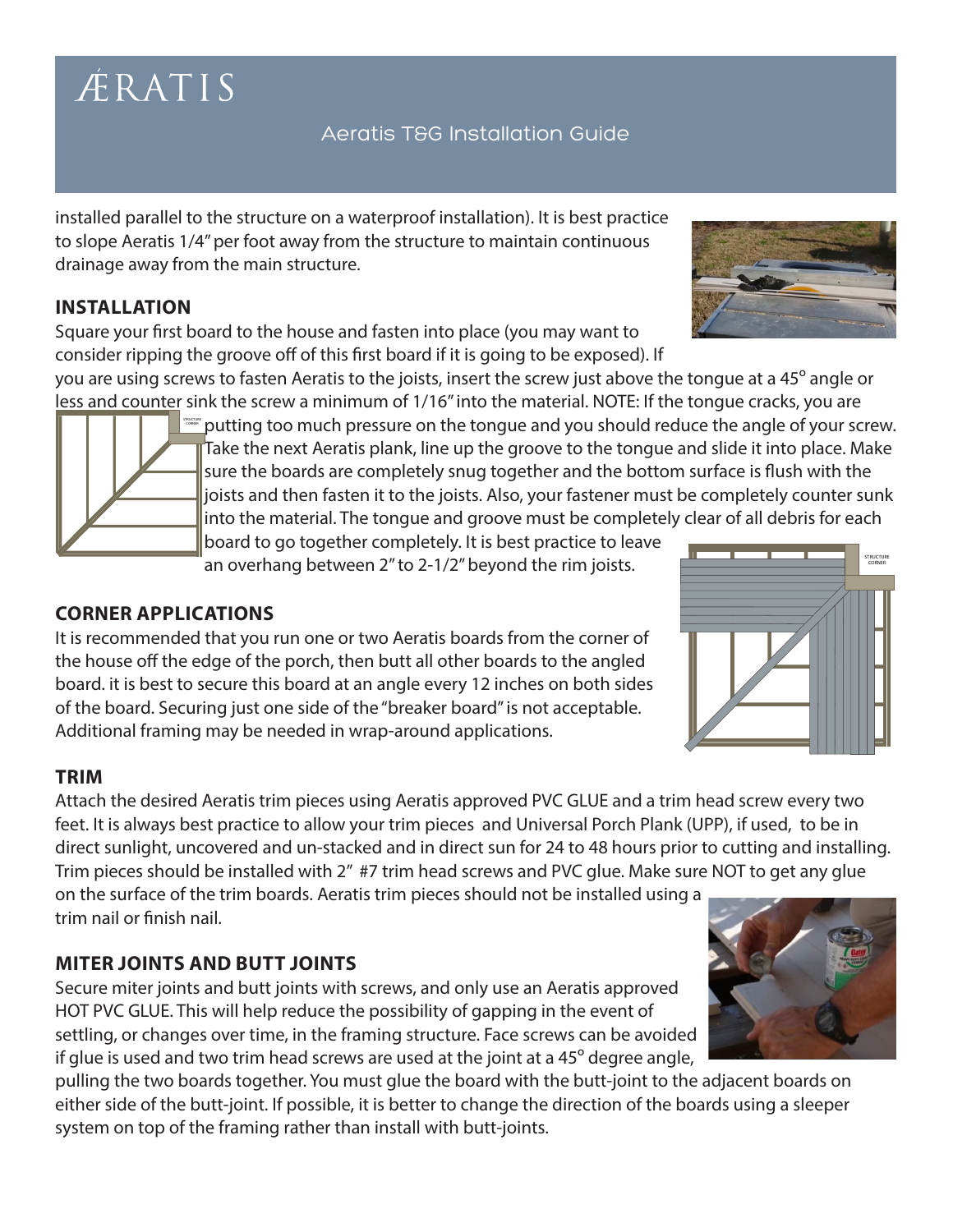## Aeratis T&G Installation Guide

## **PARALLEL VS PERPENDICULAR**

It is always best practice to make sure your Aeratis boards are run perpendicular to the structure (make sure the boards are running the same direction as the desired direction of runoff water.) If you are running the boards parallel, you will want to make sure that you pay close attention to the acclimation and butt-joint video at **https://www.aeratis.com/installation\_videos**. If you are installing Aeratis parallel to the structure, you are **required** to glue on all butt joints with an Aeratis approved PVC glue. PLEASE VISIT BUTT JOINT INSTALLATION VIDEO AT **https://www.aeratis.com/installation\_videos** . Make sure you order the PVC glue at the same time you order your Aeratis boards. Make a special note: YOU WILL HAVE TO SQUARE THE ENDS OF EACH BOARD BEFORE INSTALLING IN AN APPLICATION USING BUTT JOINTS. Failure to address butt joints properly can result in gapping and **will void your Aeratis warranty**. If you have questions about the right way to secure a butt joint, see additional information at www.aeratis.com.

## **VENTILATION**

It is best practice to ventilate your wooden faming structure. Keep in mind that wood is an organic material

and is subject to deterioration under overly wet or dry conditions. If your joists are kept too wet or moist, the holding power of the fasteners could be compromised. If the wood is kept too dry, dry-rot can occur and your fasteners can fail. Aeratis does not require ventilation to maintain the warranty, however, pay close attention to the ventilation requirements for the products used as the substrate.

## **STARTING AND ENDING BOARDS**

If a picture frame boards or a trim pieces are not going to be utilized to cover the end boards, the first and last board will need to be modified if you don't want the tongue and groove to be visible. This can be done by

ripping the tongue off the last board and the groove off of the first board. Use #7 2" screws to fasten these boards securely to the joists.

## **PICTURE FRAMING**

It is recommended to only use Aeratis UPP for picture-frame installations. It is recommended to secure the framing to support the picture-framing first. Then install the Aeratis T&G boards using a recommended installation method. While the T&G boards are being installed, it is required to remove the protective film from the UPP boards and store them in direct sunlight unstacked for 48 hours minimum. If you can put them on a dark surface such as a roof or an asphalt drive-way it would be best. Once the picture-frame boards have been acclimated in direct sun, follow miter and butt-joint installation instructions above.

## **INSTALLATION QUESTIONS**

If you have any questions as to whether or not your specific application will be warrantied, you can fill out our pre-installation warranty on the Aeratis website at www.aeratis.com. If your installation is not preapproved, a member of our staff will contact you with suggestions on how to modify your install so it is completely warrantied. As always, additional information is available at www.aeratis.com.